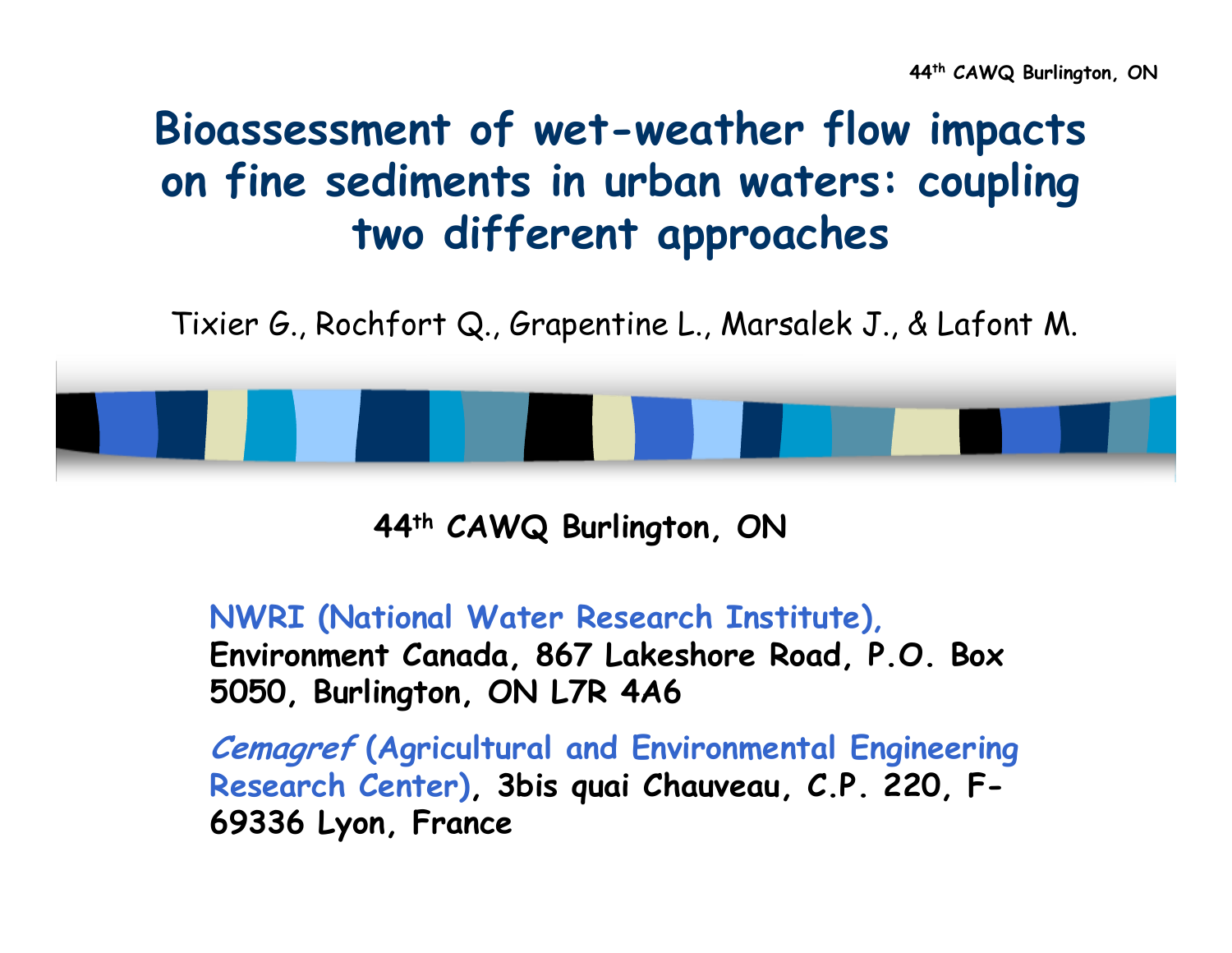# I. Introduction

- 1. State of the art
- $\overline{\phantom{a}}$  Wet-weather discharges are intermittent sources of pollution, best investigated by sediment quality
- F. Sediment chemistry results alone are important but insufficient
- $\sim$  Bioavailability of contaminants and their additive effects are critical in the impact on biodiversity
- $\mathbb{R}^3$  Benthic organisms inhabiting sediment/water interface and integrating all exposure pathways are good indicators of general ecosystem health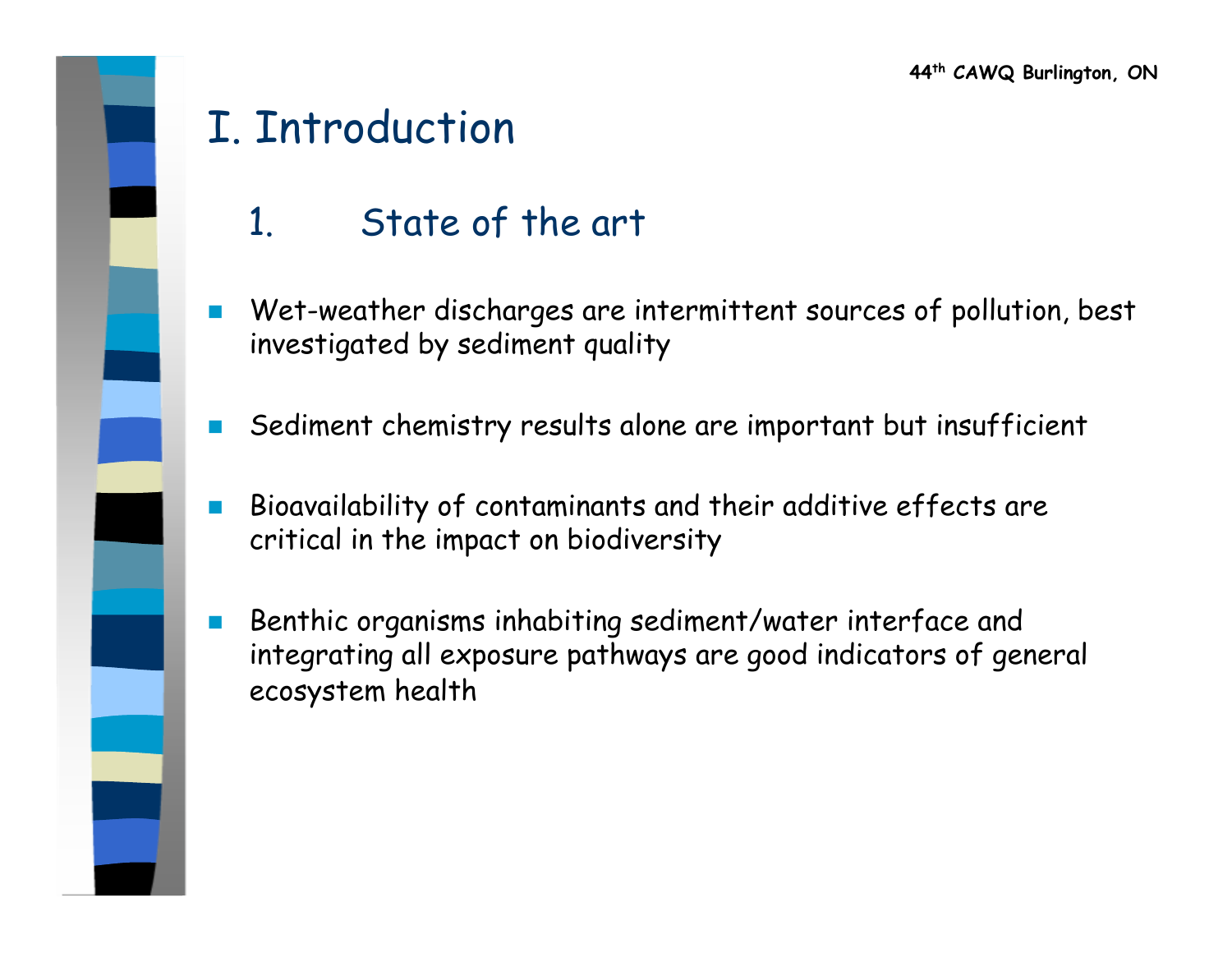

Two different approaches of sediment quality assessment

NWRI Cemagref

The sediment triad approach (Chapman, 1992)

- -Sediment chemistry
- -Sediment toxicity (biotesting)
- -Benthic community structure

An indices-based methodology on Oligochaete communities as bioindicators

- IOBS (Lafont, AFNOR 2002)
- IOBL (Lafont, AFNOR 2005)
- IOPP
- (+ Sediment chemistry)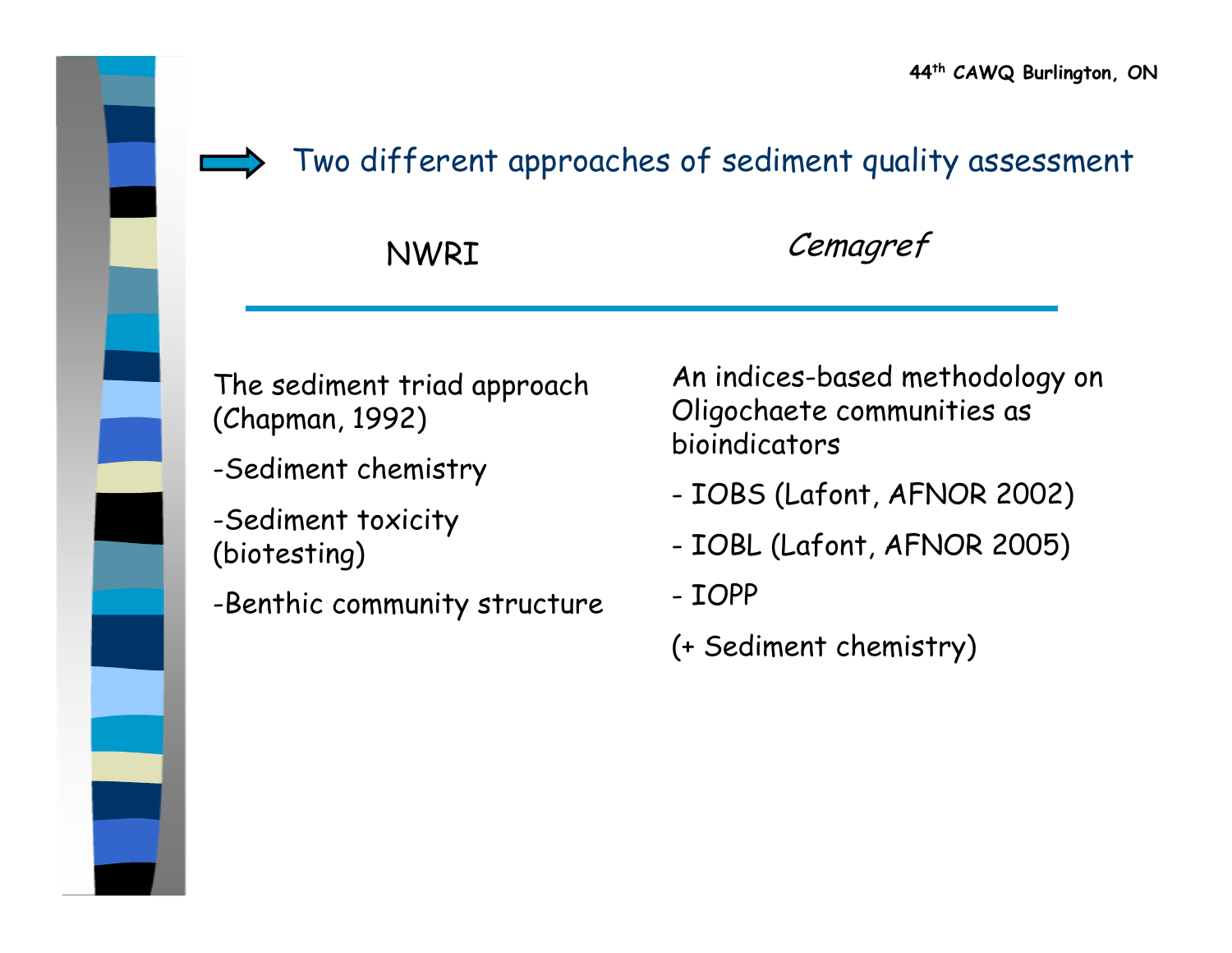# 2. Why Oligochaetes?

- P) Aquatic strict taxa / integrate all exposure pathways at all time
- $\overline{\phantom{a}}$ Widespread over various aquatic systems but low vagile behavior
- P) Very low geographic variability distribution for most species
- p. Highly diverse group : Wide range of species sensitivity to pollutant

### Oligochaete index method (IOBS, IOBL)

- П Standard methodology (allows comparisons/sites)
- $\mathcal{L}_{\mathcal{A}}$ Easy applicable and reliable
- $\mathcal{L}_{\mathcal{A}}$ No geographic variability Ex: France, Belgium, Guinea, Algeria…. Canada?
- $\mathcal{L}$ Species identification (High ecological significance/ highest sensitivity)
- F Cost / Benefit

#### Advantages Inconvenience

- Г Optimistic for sandy sediments (beaches) or thick layer of macrophytes and algae covering sediments
- Г Pessimistic for low habitability systems (e.g. mountain streams)
- Г High identification level (training / experience needed)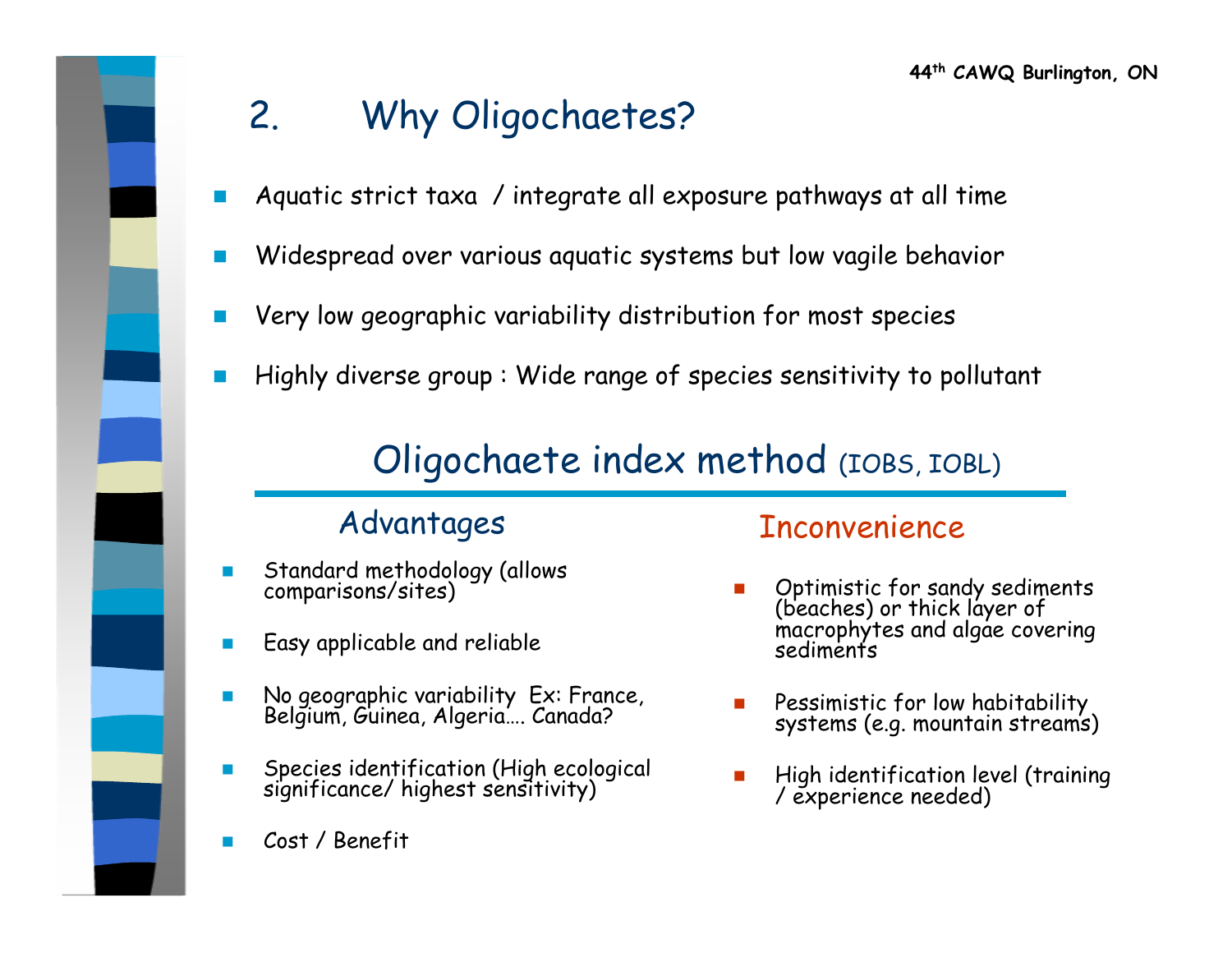**44th CAWQ Burlington, ON**

### 3. Main problematic

The sediment triad approach

 $\triangleright$  Lacks of biological responses / chemistry in some cases e.g. stormwater management facilities (Rochfort, 2000)

¾ Requires a reference site for each case study.

Oligochaete Index-based methodology

> ¾ Needs to be tested in various hydrosystems: shallow ponds, stormwater management facilities

> ¾ Needs to be tested in a more global approach including ecotoxicological test (triad approach) to validate previous hypothesis for application in stormwater facilities

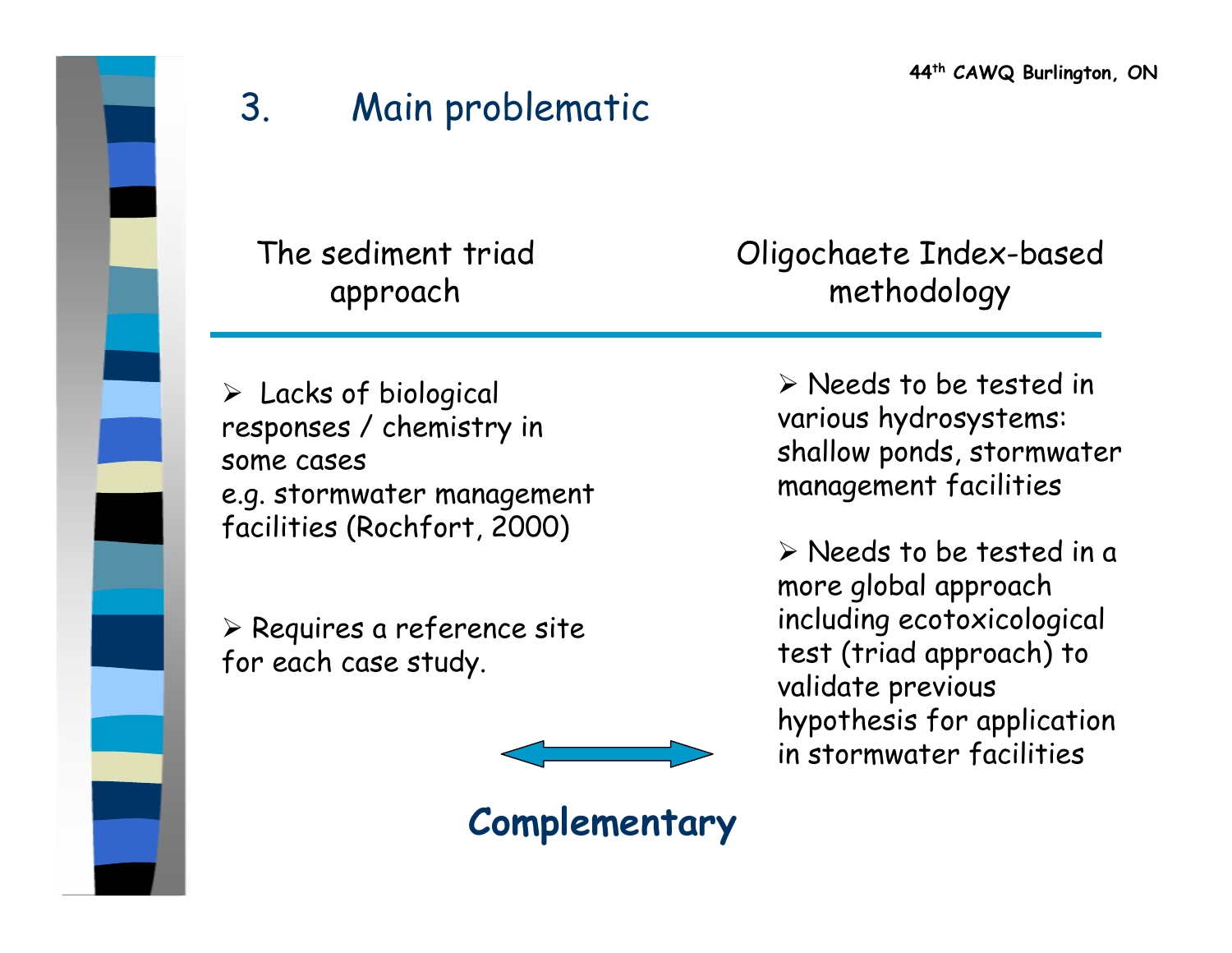## 4. Objectives

#### 4.1 Applied Research

 $\triangleright$  Definition of the ecological status of the stormwater pond system

 $\triangleright$  Definition of the quality objectives Dual function of the facility: Self purification & Biodiversity preservation

¾ Identification of effects / detrimental substances Application and interpretation of the triad with Oligochaete indices

 $\triangleright$  Remediation / monitoring Planning of measures to cut down most detrimental substances Monitoring the best indicator(s) to reduce the cost / efficiency ratio

#### 4.2 Research & Development

- ¾ Test hypothesis of previous research (IOBS,IOBL, IOPP)
- ¾ Validation or improvement of IOPP
- $\triangleright$  Integration of IOPP to the triad

#### 4.3 Fundamental research

- ¾ Gaining knowledge on oligochaete species ecology / sensitivity
- ¾ Gaining knowledge on the complex toxicity mechanisms of pollutants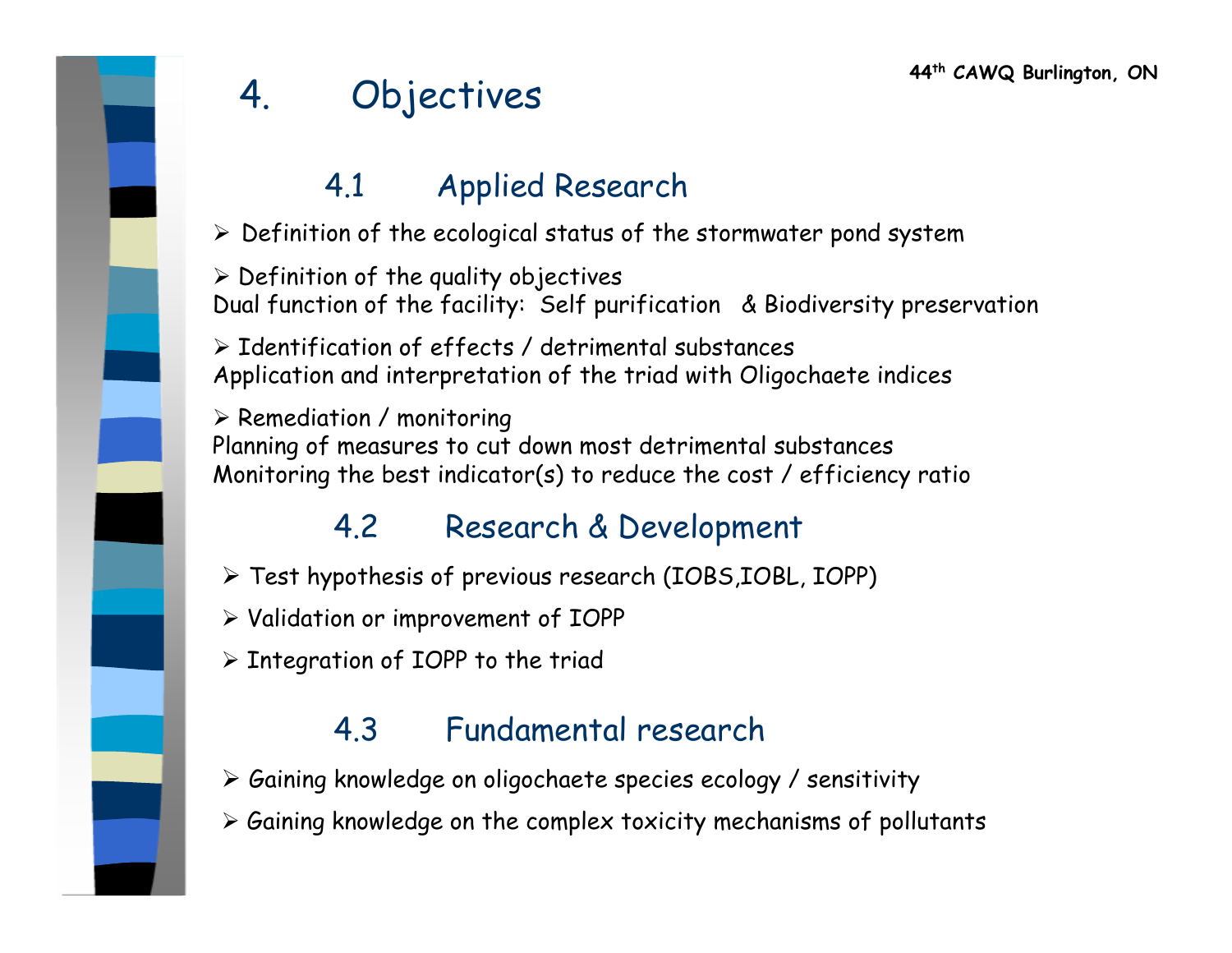# A case study: the Terraview Willowfield stormwater system

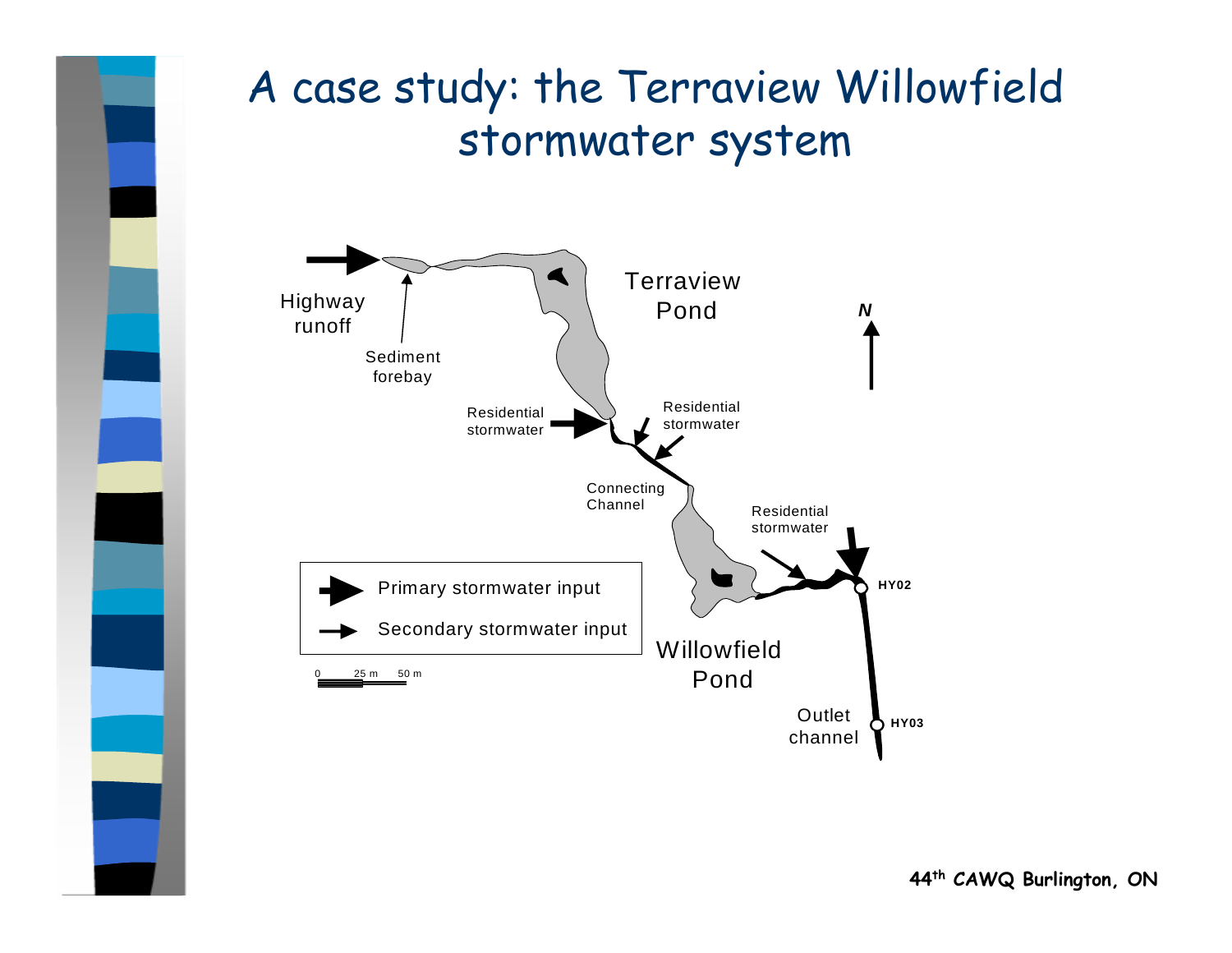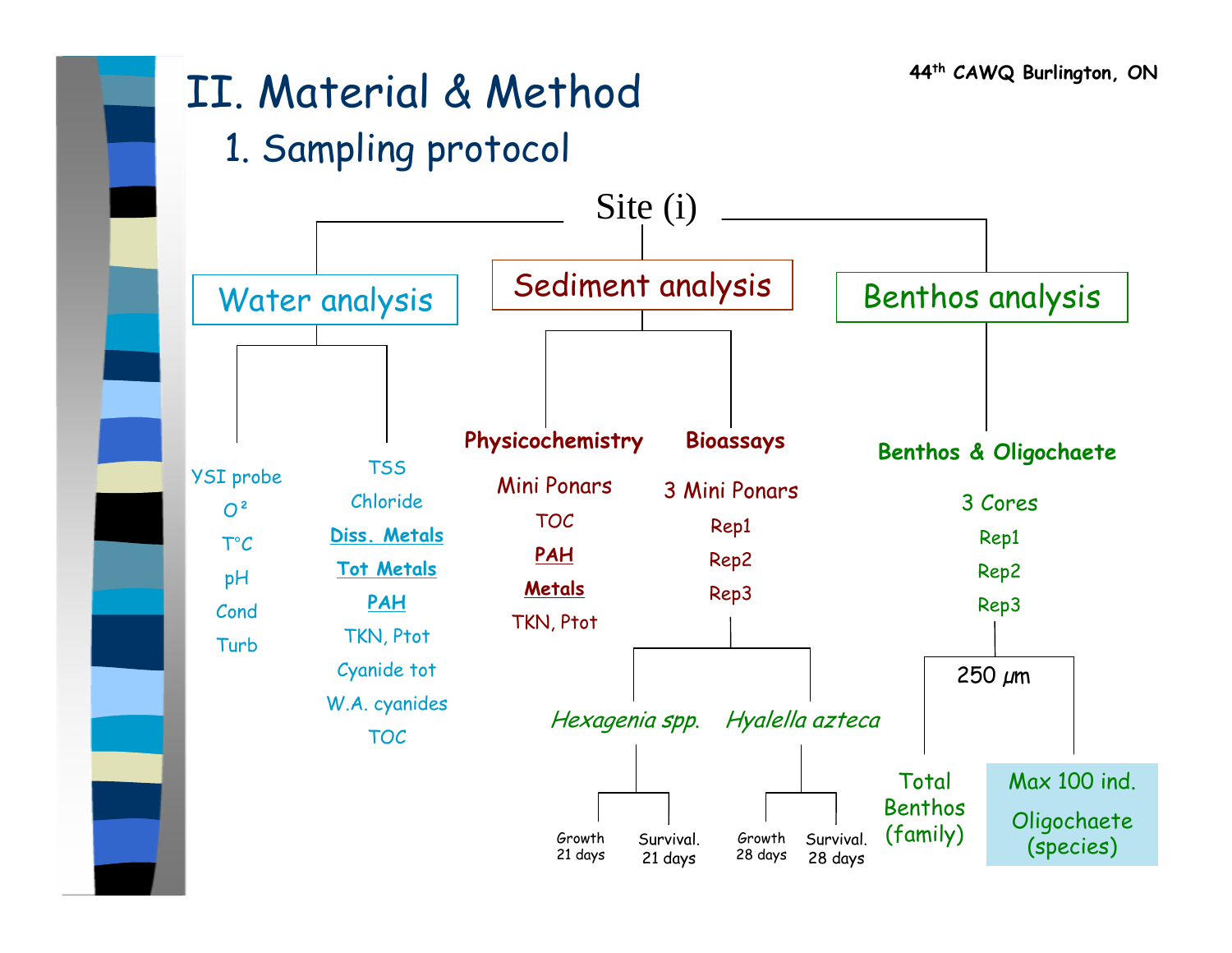### 2. Application of the triad and integration of the Oligochaete index component

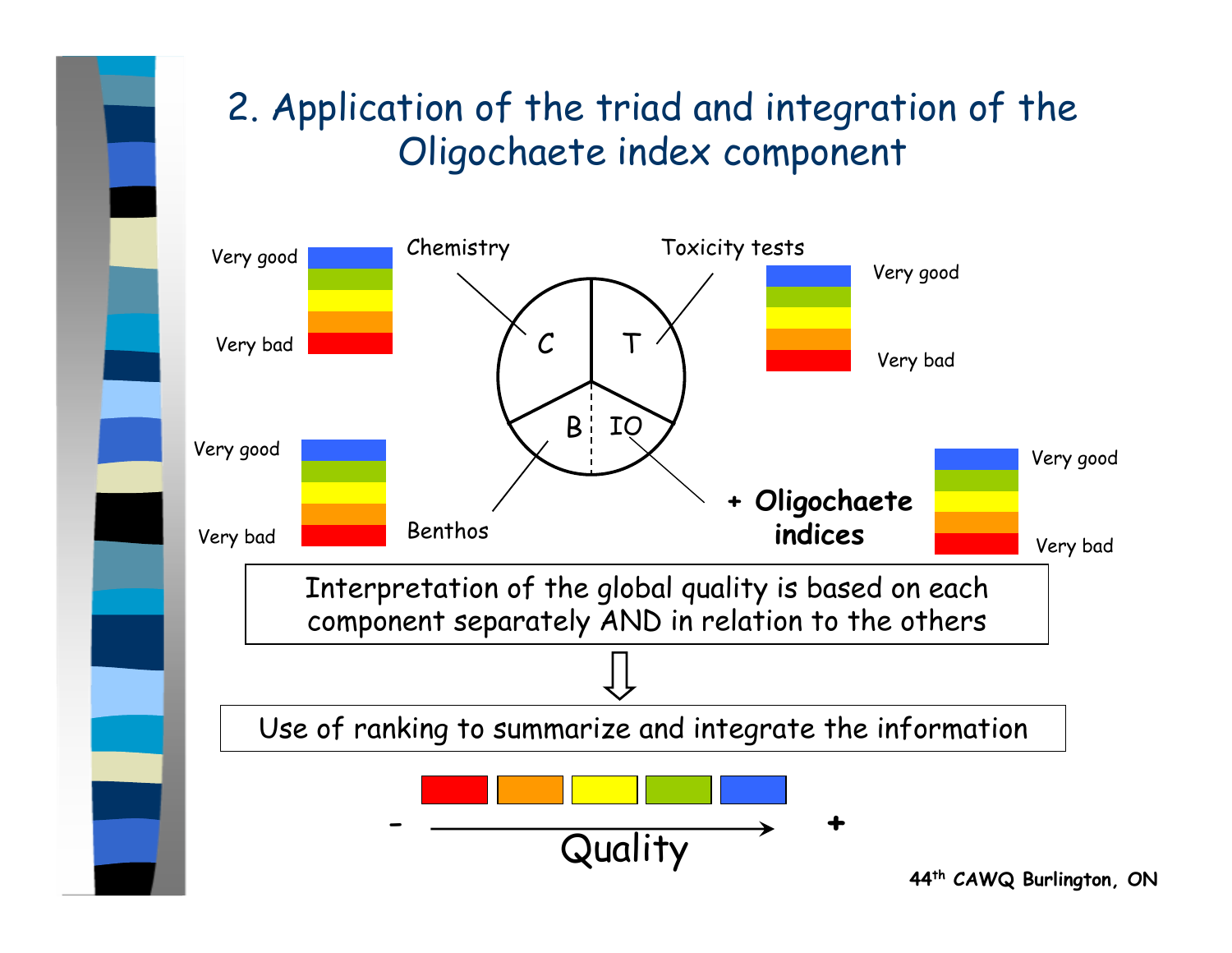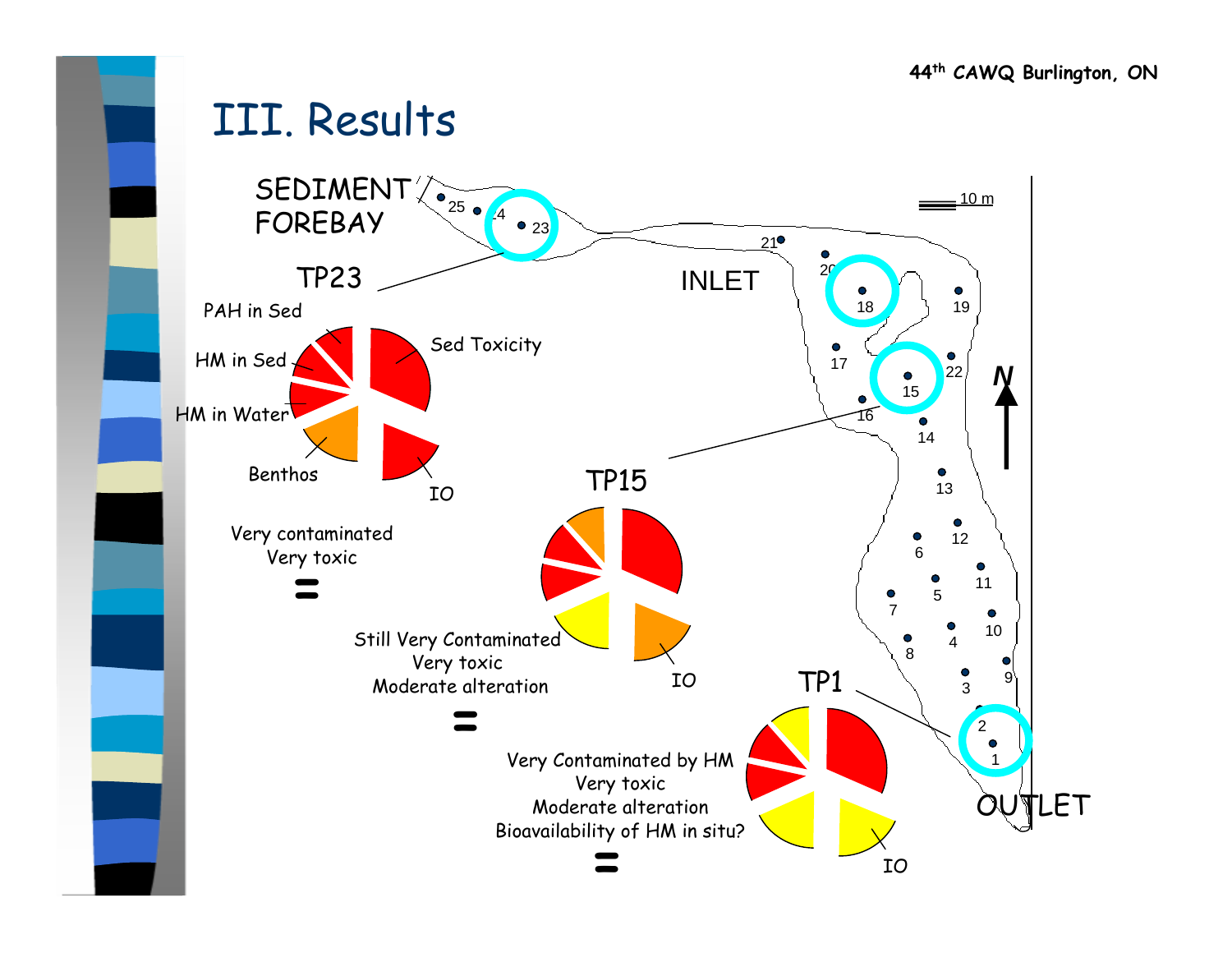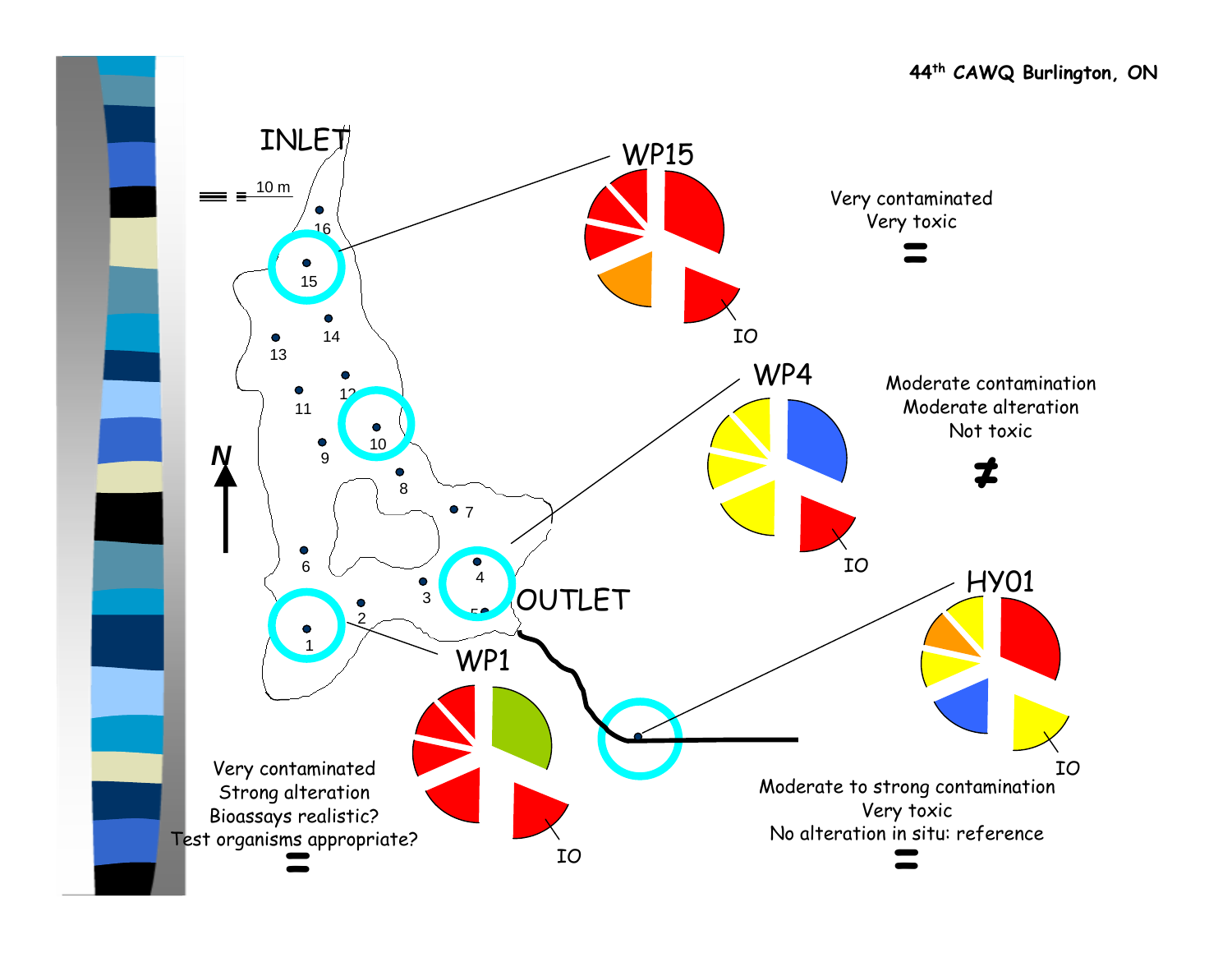# IV. Conclusion

- $\checkmark$ Oligochaete index (IO) gives a similar assessment of the global quality than the triad *per se* in most cases.
- $\checkmark$  Oligochaete methodology is complementary to the triad as it provides with additional information to confirm ex: TP1, WP1 or not ex: WP4 some trends in the benthos
- $\checkmark$ HY01 best potential reference for benthos but still considered moderately contaminated by IO
- $\checkmark$ IO allows to give numerical values to quantify quality objectives. SPP measurable from Bad to moderate but improvement needed towards good quality for BPP
- $\checkmark$ PAH in sediment & Heavy metal contamination in water are likely to be responsible of biological impairment while metals in sediment appear less bioavailable.
- $\checkmark$  Toxicity tests poorly match with the benthos & Oligochaete responses.
	- Controlled conditions realistic? Ex: DO, ammonia potential effect
	- Tests organisms adequate to the system?
- $\checkmark$ Short term perspectives for applied research include an analysis of the seasonal variations to confirm the trends & to focus on special cases ex: WP4